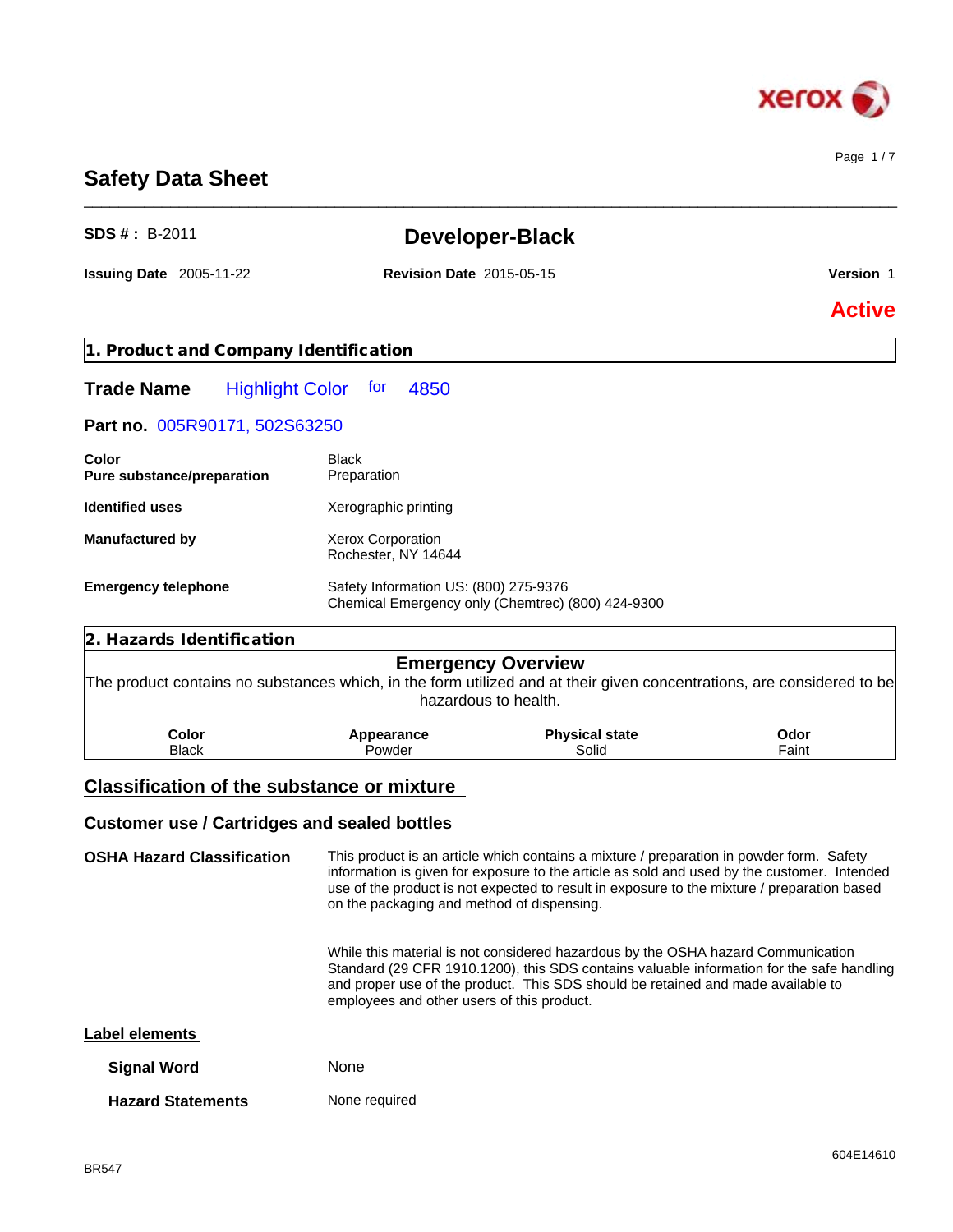

# \_\_\_\_\_\_\_\_\_\_\_\_\_\_\_\_\_\_\_\_\_\_\_\_\_\_\_\_\_\_\_\_\_\_\_\_\_\_\_\_\_\_\_\_\_\_\_\_\_\_\_\_\_\_\_\_\_\_\_\_\_\_\_\_\_\_\_\_\_\_\_\_\_\_\_\_\_\_\_\_\_\_\_\_\_\_\_\_\_\_\_\_\_\_ **SDS # :** B-2011 **Developer-Black** Page 2 / 7

| <b>Precautionary Statements</b>                              | None required                                                                                                                                                                |
|--------------------------------------------------------------|------------------------------------------------------------------------------------------------------------------------------------------------------------------------------|
| <b>Potential Health Effects</b>                              |                                                                                                                                                                              |
| <b>Principle Routes of Exposure</b><br><b>Acute toxicity</b> | Inhalation                                                                                                                                                                   |
| <b>Eyes</b>                                                  | No known effect                                                                                                                                                              |
| Skin                                                         | No known effect                                                                                                                                                              |
| <b>Inhalation</b>                                            | No known effect                                                                                                                                                              |
| Ingestion                                                    | No known effect                                                                                                                                                              |
| <b>Chronic effects</b>                                       |                                                                                                                                                                              |
| <b>Main symptoms</b>                                         | Overexposure may cause:                                                                                                                                                      |
|                                                              | mild respiratory irritation similar to nuisance dust.                                                                                                                        |
| Aggravated medical conditions                                | None under normal use conditions                                                                                                                                             |
| <b>Environmental hazard</b>                                  | The environmental impact of this product has not been fully investigated. However, this<br>preparation is not expected to present significant adverse environmental effects. |

# 3. Composition/Information on Ingredients

| <b>Chemical Name</b>     | <b>CAS-No</b> | Weight % |
|--------------------------|---------------|----------|
| Steel powder             | 7439-89-6     | >95      |
| Styrene/acrylate polymer | 25213-39-2    | ເວ       |
| Carbon Black             | 1333-86-4     |          |

# 4. First Aid Measures

| <b>General advice</b>             | For external use only. When symptoms persist or in all cases of doubt seek medical advice.<br>Show this material safety data sheet to the doctor in attendance. |
|-----------------------------------|-----------------------------------------------------------------------------------------------------------------------------------------------------------------|
| Eye contact                       | Immediately flush with plenty of water. After initial flushing, remove any contact lenses and<br>continue flushing for at least 15 minutes                      |
| <b>Skin contact</b>               | Wash skin with soap and water                                                                                                                                   |
| <b>Inhalation</b>                 | Move to fresh air                                                                                                                                               |
| Ingestion                         | Rinse mouth with water and afterwards drink plenty of water or milk                                                                                             |
| Notes to physician                | Treat symptomatically                                                                                                                                           |
| <b>Protection of first-aiders</b> | No special protective equipment required                                                                                                                        |
|                                   |                                                                                                                                                                 |

# 5. Fire-Fighting Measures

| <b>Flammable properties</b>    | Not flammable. Will not readily ignite                            |
|--------------------------------|-------------------------------------------------------------------|
| <b>Flash point</b>             | Not applicable                                                    |
| Suitable extinguishing media   | Use water spray or fog; do not use straight streams, Foam         |
| Unsuitable extinguishing media | Do not use a solid water stream as it may scatter and spread fire |
|                                |                                                                   |

# **Specific hazards arising from the chemical**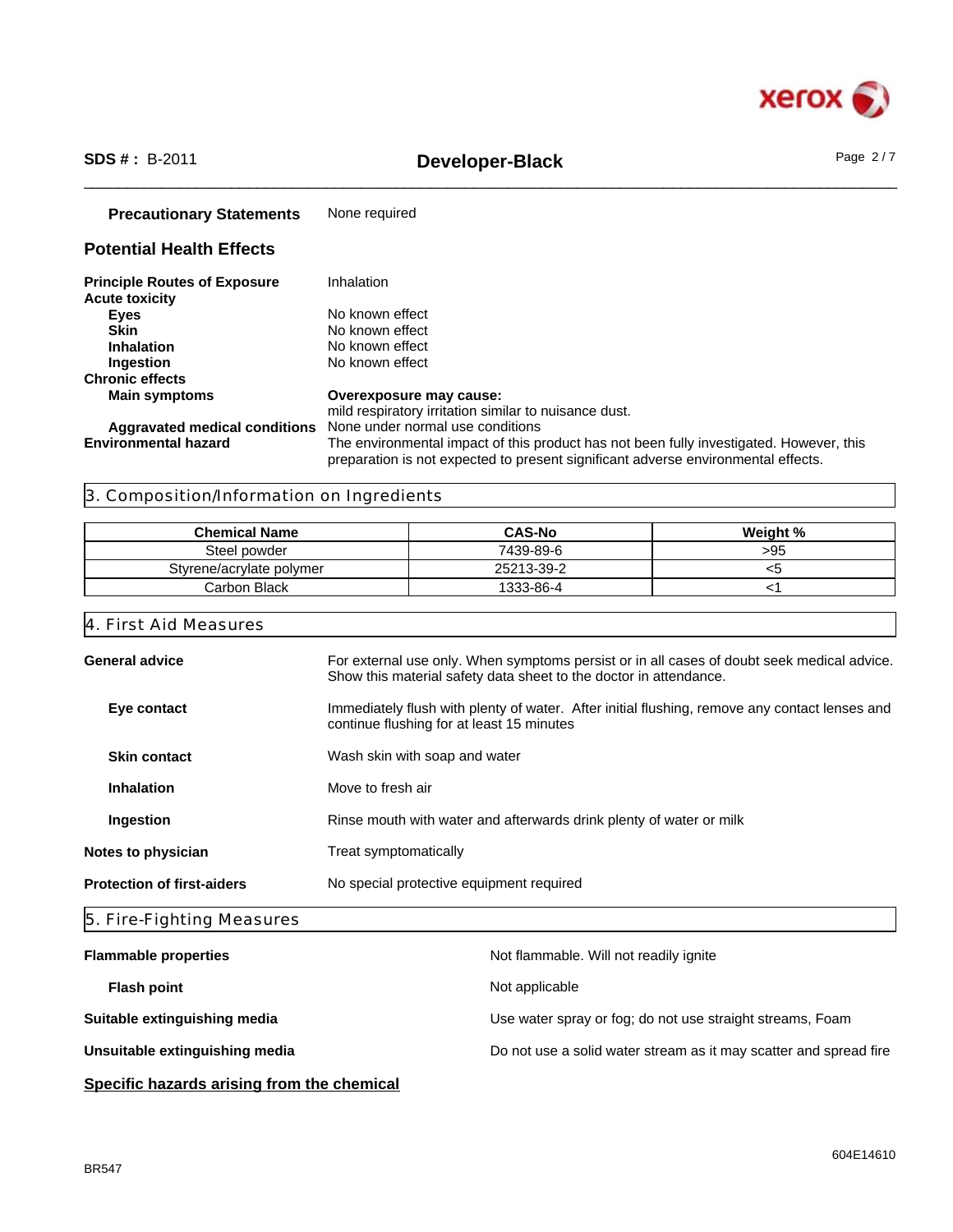

# \_\_\_\_\_\_\_\_\_\_\_\_\_\_\_\_\_\_\_\_\_\_\_\_\_\_\_\_\_\_\_\_\_\_\_\_\_\_\_\_\_\_\_\_\_\_\_\_\_\_\_\_\_\_\_\_\_\_\_\_\_\_\_\_\_\_\_\_\_\_\_\_\_\_\_\_\_\_\_\_\_\_\_\_\_\_\_\_\_\_\_\_\_\_ **SDS # :** B-2011 **Developer-Black** Page 3 / 7

| <b>Hazardous combustion products</b>    | Hazardous decomposition products due to incomplete<br>combustion, Carbon oxides, Nitrogen oxides (NOx) |
|-----------------------------------------|--------------------------------------------------------------------------------------------------------|
| <b>Explosion Data</b>                   |                                                                                                        |
| <b>Sensitivity to Mechanical Impact</b> | Not impact sensitive                                                                                   |
| <b>Sensitivity to Static Discharge</b>  | Fine dust dispersed in air, in sufficient concentrations, and in the                                   |
|                                         | presence of an ignition source is a potential dust explosion                                           |
|                                         | hazard                                                                                                 |

# **Protective Equipment and Precautions for Firefighters**

In the event of fire and/or explosion do not breathe fumes. Wear fire/flame resistant/retardant clothing. Use self-contained pressure-demand breathing apparatus if needed to prevent exposure to smoke or airborne toxins.

| <b>Personal Precautions</b><br>Avoid breathing dust<br><b>Environmental Precautions</b><br>No special environmental precautions required<br>Prevent dust cloud<br>Prevent dust cloud. Sweep up or vacuum up spillage and collect in suitable container for |
|------------------------------------------------------------------------------------------------------------------------------------------------------------------------------------------------------------------------------------------------------------|
| <b>Methods for containment</b><br>Methods for cleaning up                                                                                                                                                                                                  |
|                                                                                                                                                                                                                                                            |
|                                                                                                                                                                                                                                                            |
| disposal. Use non-sparking tools and equipment.                                                                                                                                                                                                            |
| <b>Other Information</b><br>The environmental impact of this product has not been fully investigated. However, this<br>preparation is not expected to present significant adverse environmental effects.                                                   |
| 7. Handling and Storage                                                                                                                                                                                                                                    |
| Handle in accordance with good industrial hygiene and safety practice<br>Advice on safe handling<br>Avoid dust accumulation in enclosed space<br>Prevent dust cloud                                                                                        |
| Keep container tightly closed in a dry and well-ventilated place<br><b>Technical measures/Storage</b><br>conditions<br>Store at room temperature                                                                                                           |
| None under normal use condtions<br><b>Hygiene measures</b>                                                                                                                                                                                                 |
| 8. Exposure Controls/Personal Protection                                                                                                                                                                                                                   |

## **Exposure guidelines**

**Product information**

**ACGIH TLV TWA** 10 mg/m<sup>3</sup> (inhalable particles) **ACGIH TLV TWA** 3 mg/m<sup>3</sup> (respirable dust) **OSHA PEL TWA** 15 mg/m<sup>3</sup> (total dust) **OSHA PEL TWA** 5 mg/m<sup>3</sup> (respirable dust) **Xerox Exposure Limit**  $2.5 \text{ mg/m}^3$  (total dust) **Xerox Exposure Limit** 0.4 mg/m<sup>3</sup> (respirable dust)

# **Other Information**

The results obtained from a Xerox sponsored Chronic Toner Inhalation Study demonstrated no lung changes in rats for the lowest (1 mg/m<sup>3</sup> ) exposure level (the level most relevant to potential human exposure). A very slight degree of fibrosis was noted in 25% of animals at the middle (4mg/m<sup>3</sup>) exposure level, while a slight degree of fibrosis was noted in all the animals at the highest (16 mg/m<sup>3</sup> ) exposure level. These findings are attributed to "lung overloading", a generic response to excessive amounts of any dust retained in the lungs for a prolonged period. This study was conducted using a special test toner to comply with an EPA testing protocol.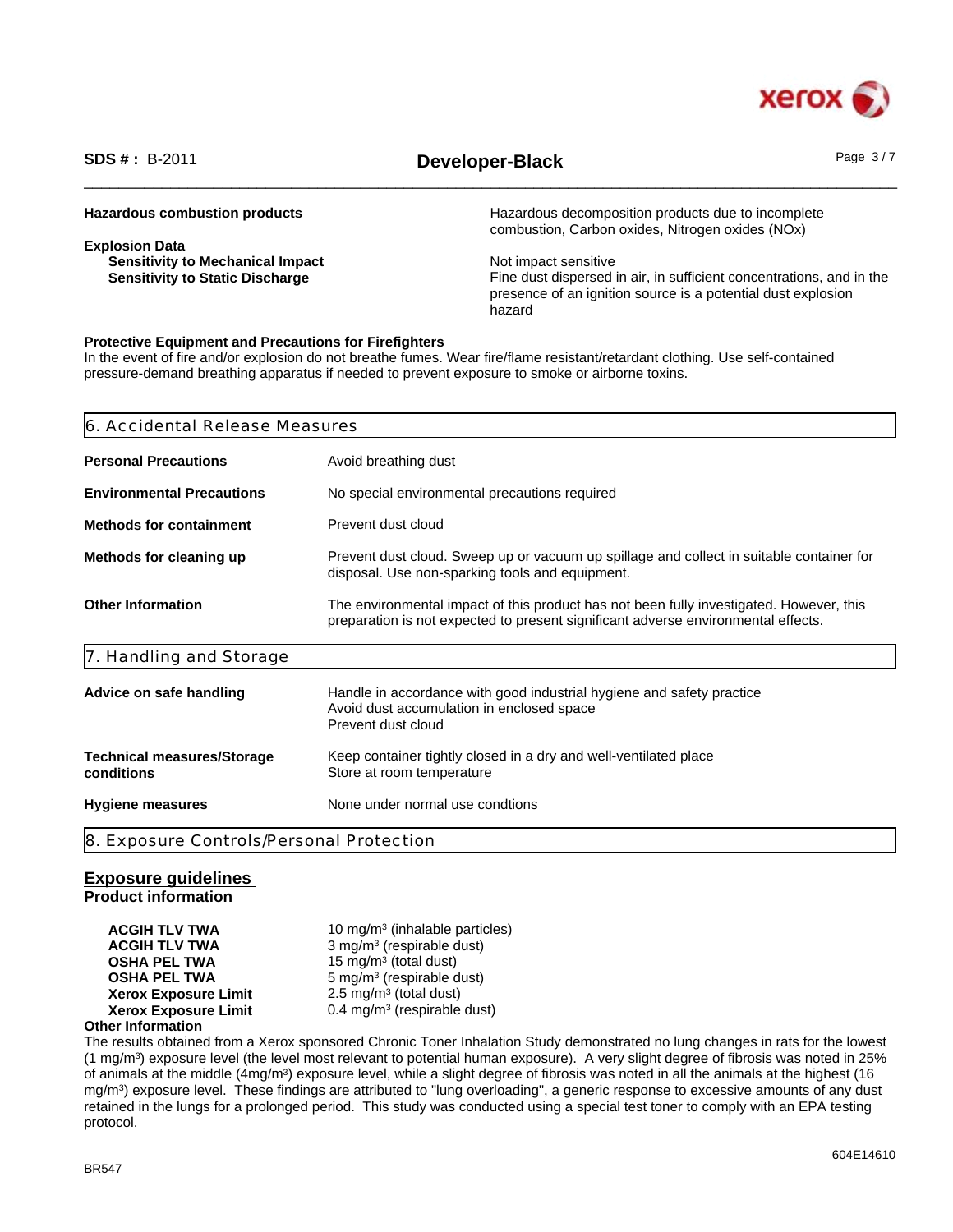

# **Occupational Exposure Controls**

**Engineering measures** None under normal use conditions

# **Personal Protective Equipment**

# **Customer use / Cartridges and sealed bottles**

| <b>Respiratory protection</b> | No special protective equipment required |
|-------------------------------|------------------------------------------|
| <b>Eye/Face protection</b>    | No special protective equipment required |
| Skin and body protection      | No special protective equipment required |
| <b>Hand protection</b>        | No special protective equipment required |

# 9. Physical and Chemical Properties

| Appearance<br>Odor threshold<br>рH<br><b>Flash point</b>                                                                                                                                                                                                                         | Powder<br>Not applicable<br>Not applicable<br>Not applicable |                                                                                                                                                                                                                                                                    | Odor<br><b>Physical state</b><br>Color<br><b>Boiling</b><br>point/range | Faint<br>Solid<br><b>Black</b><br>Not applicable                                             |
|----------------------------------------------------------------------------------------------------------------------------------------------------------------------------------------------------------------------------------------------------------------------------------|--------------------------------------------------------------|--------------------------------------------------------------------------------------------------------------------------------------------------------------------------------------------------------------------------------------------------------------------|-------------------------------------------------------------------------|----------------------------------------------------------------------------------------------|
| <b>Autoignition</b><br>temperature                                                                                                                                                                                                                                               | Not applicable                                               |                                                                                                                                                                                                                                                                    |                                                                         |                                                                                              |
| <b>Flammability Limits in Air</b>                                                                                                                                                                                                                                                |                                                              | Not applicable                                                                                                                                                                                                                                                     |                                                                         |                                                                                              |
| <b>Explosive properties</b><br>Vapor pressure<br>Vapor density<br><b>Water solubility</b><br>Viscosity<br><b>Partition coefficient</b><br><b>Evaporation rate</b><br>Melting point/range<br><b>Freezing point</b><br><b>Decomposition temperature</b><br><b>Specific gravity</b> |                                                              | source is a potential dust explosion hazard<br>Not applicable<br>Not applicable<br>Negligible<br>Not applicable<br>Not applicable<br>Not applicable<br>Not determined<br>Not applicable<br>Not determined<br>$\sim$ 1 (toner component)<br>~ 5 (carrier component) |                                                                         | Fine dust dispersed in air, in sufficient concentrations, and in the presence of an ignition |

# 10. Stability and Reactivity

| <b>Reactivity</b>     | No dangerous reaction known under conditions of normal use |
|-----------------------|------------------------------------------------------------|
| <b>Stability</b>      | Stable under normal conditions                             |
| Incompatible products | None                                                       |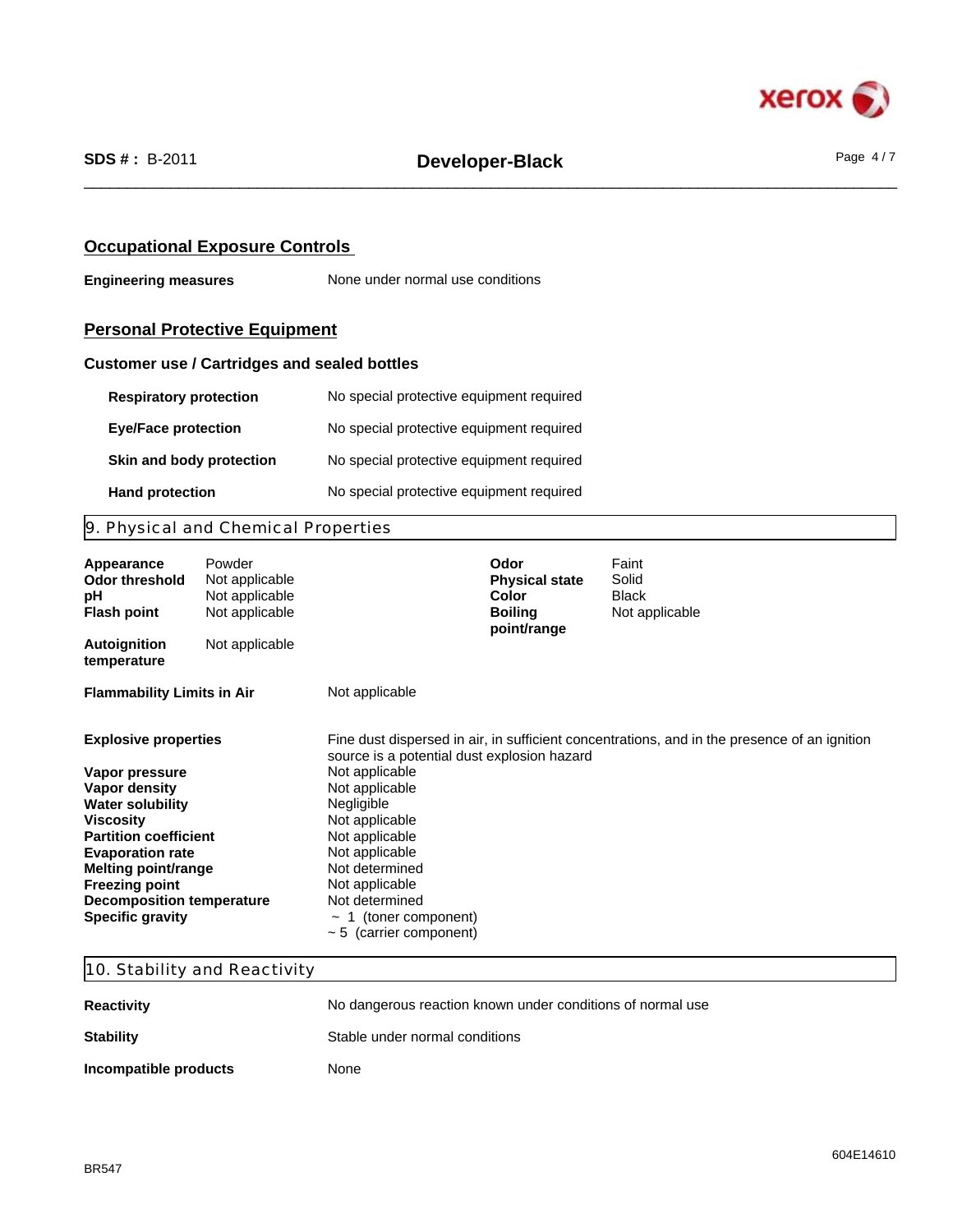

| <b>SDS #: B-2011</b><br>Developer-Black                |                                                                                                                                                                   |                                                                                               | Page 5/7   |
|--------------------------------------------------------|-------------------------------------------------------------------------------------------------------------------------------------------------------------------|-----------------------------------------------------------------------------------------------|------------|
| <b>Conditions to Avoid</b>                             | Prevent dust cloud<br>Fine dust dispersed in air, in sufficient concentrations, and in the presence of an ignition<br>source is a potential dust explosion hazard |                                                                                               |            |
| Hazardous Decomposition Products None under normal use |                                                                                                                                                                   |                                                                                               |            |
| <b>Hazardous polymerization</b>                        |                                                                                                                                                                   | Hazardous polymerization does not occur                                                       |            |
| <b>Hazardous reactions</b>                             | None under normal processing                                                                                                                                      |                                                                                               |            |
| 11. Toxicological Information                          |                                                                                                                                                                   |                                                                                               |            |
|                                                        |                                                                                                                                                                   | The toxicity data noted below is based on the test results of similar reprographic materials. |            |
| <b>Acute toxicity</b>                                  |                                                                                                                                                                   |                                                                                               |            |
| <b>Product information</b>                             |                                                                                                                                                                   |                                                                                               |            |
| <b>Irritation</b>                                      |                                                                                                                                                                   | No skin irritation, No eye irritation                                                         |            |
| LD50 Oral                                              | $> 5$ g/kg (rat)                                                                                                                                                  |                                                                                               |            |
| <b>LD50 Dermal</b>                                     | $> 5$ g/kg (rabbit)                                                                                                                                               |                                                                                               |            |
| <b>LC50 Inhalation:</b>                                | $> 5$ mg/L (rat, 4 hr)                                                                                                                                            |                                                                                               |            |
| <b>Eyes</b>                                            | No known effect                                                                                                                                                   |                                                                                               |            |
| <b>Skin</b>                                            | No known effect                                                                                                                                                   |                                                                                               |            |
| <b>Inhalation</b>                                      | No known effect                                                                                                                                                   |                                                                                               |            |
| Ingestion                                              | No known effect                                                                                                                                                   |                                                                                               |            |
| <b>Chronic toxicity</b>                                |                                                                                                                                                                   |                                                                                               |            |
| <b>Product information</b>                             |                                                                                                                                                                   |                                                                                               |            |
| <b>Chronic effects</b>                                 |                                                                                                                                                                   | No known effects under normal use conditions                                                  |            |
| <b>Main symptoms</b>                                   |                                                                                                                                                                   | <b>Overexposure may cause:</b> mild respiratory irritation similar to nuisance dust.          |            |
| <b>Aggravated medical conditions</b>                   |                                                                                                                                                                   | None under normal use conditions                                                              |            |
| Carcinogenicity                                        | See "Other Information" in this section.                                                                                                                          |                                                                                               |            |
| <b>Chemical Name</b>                                   |                                                                                                                                                                   | <b>IARC</b>                                                                                   | <b>NTP</b> |
| Carbon Black                                           |                                                                                                                                                                   | 2B                                                                                            |            |
| <b>Other information</b>                               |                                                                                                                                                                   |                                                                                               |            |

The IARC (International Agency for Research on Cancer) has listed carbon black as "possibly carcinogenic to humans". The classification is based on studies evaluating pure, "free" carbon black. In contrast, toner is a formulation composed of specially prepared polymer and a small amount of carbon black (or other pigment). In the process of making toner, the small amount of carbon black becomes encapsulated within a matrix. Xerox has performed extensive testing of toner, including a chronic bioassay (test for potential carcinogenicity). Exposure to toner did not produce evidence of cancer in exposed animals. The results were submitted to regulatory agencies and published extensively.

| <b>Other toxic effects</b>  |                                          |
|-----------------------------|------------------------------------------|
| <b>Product information</b>  |                                          |
| <b>Sensitization</b>        | No sensitization responses were observed |
| <b>Mutagenic effects</b>    | Not mutagenic in AMES Test               |
| <b>Target organ effects</b> | None known                               |
| Other adverse effects       | None known                               |
| <b>Aspiration Hazard</b>    | Not applicable                           |

# 12. Ecological Information

## **Ecotoxicity**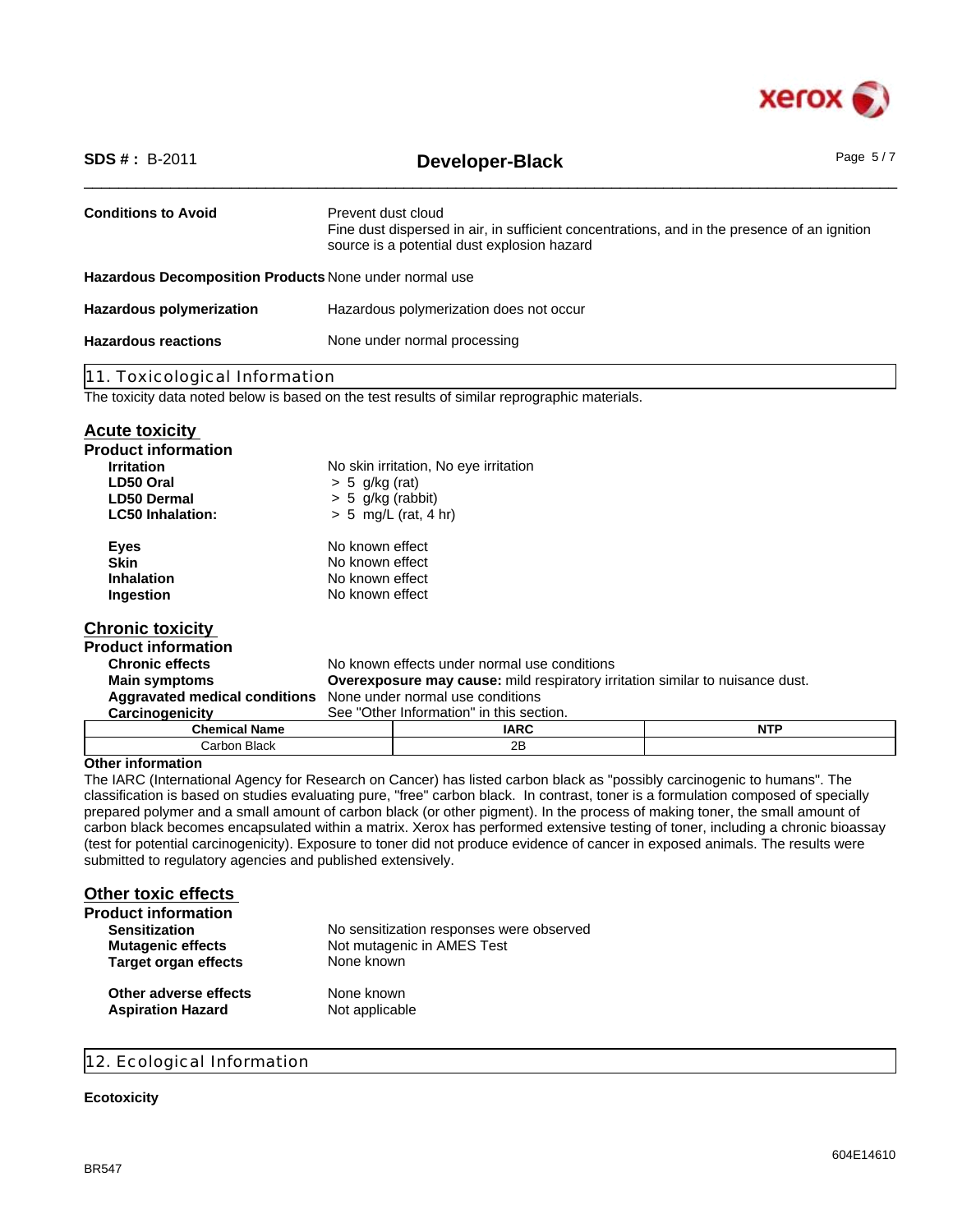

\_\_\_\_\_\_\_\_\_\_\_\_\_\_\_\_\_\_\_\_\_\_\_\_\_\_\_\_\_\_\_\_\_\_\_\_\_\_\_\_\_\_\_\_\_\_\_\_\_\_\_\_\_\_\_\_\_\_\_\_\_\_\_\_\_\_\_\_\_\_\_\_\_\_\_\_\_\_\_\_\_\_\_\_\_\_\_\_\_\_\_\_\_\_ **SDS # :** B-2011 **Developer-Black** Page 6 / 7

The environmental impact of this product has not been fully investigated. However, this preparation is not expected to present significant adverse environmental effects.

| 13. Disposal Considerations   |                                                                                                                                                                                                                                                                                                                                                                                                                                                                                                                                |  |
|-------------------------------|--------------------------------------------------------------------------------------------------------------------------------------------------------------------------------------------------------------------------------------------------------------------------------------------------------------------------------------------------------------------------------------------------------------------------------------------------------------------------------------------------------------------------------|--|
| <b>Waste Disposal Methods</b> | This material, as supplied, is not a hazardous waste according to Federal regulations (40<br>CFR 261). This material could become a hazardous waste if it is mixed with or otherwise<br>comes in contact with a hazardous waste, if chemical additions are made to this material, or<br>if the material is processed or otherwise altered. Consult 40 CFR 261 to determine whether<br>the altered material is a hazardous waste. Consult the appropriate state, regional, or local<br>regulations for additional requirements. |  |
| <b>Contaminated packaging</b> | Dispose of in accordance with local regulations.                                                                                                                                                                                                                                                                                                                                                                                                                                                                               |  |
| 14. Transport Information     |                                                                                                                                                                                                                                                                                                                                                                                                                                                                                                                                |  |

**Note** This material is not subject to regulation as a hazardous material for shipping.

## 15. Regulatory Information

### **OSHA Regulatory Status**

This product is an article which contains a mixture / preparation in powder form. Safety information is given for exposure to the article as sold and used by the customer. Intended use of the product is not expected to result in exposure to the mixture / preparation based on the packaging and method of dispensing.

While this material is not considered hazardous by the OSHA hazard Communication Standard (29 CFR 1910.1200), this SDS contains valuable information for the safe handling and proper use of the product. This SDS should be retained and made available to employees and other users of this product.

## **International Inventories**

| <b>TSCA</b>     | Complies |
|-----------------|----------|
| <b>DSL/NDSL</b> | Complies |

# **U.S. Federal Regulations**

### **SARA 313**

Section 313 of Title III of the Superfund Amendments and Reauthorization Act of 1986 (SARA). This product does not contain any chemicals which are subject to the reporting requirements of the Act and Title 40 of the Code of Federal Regulations, Part 372. **Clean Water Act**

This product is not regulated as a pollutant pursuant to the Clean Water Act (40 CFR 122.21 and 40 CFR 122.42).

**Clean Air Act, Section 112 Hazardous Air Pollutants (HAPs) (see 40 CFR 61)**

This product is not regulated as a hazardous air pollutant (HAPS) under Section 112 of the Clean Air Act Amendments of 1990. **CERCLA**

This material, as supplied, does not contain any substances regulated as hazardous substances under the Comprehensive Environmental Response Compensation and Liability Act (CERCLA) (40 CFR 302) or the Superfund Amendments and Reauthorization Act (SARA) (40 CFR 355). There may be specific reporting requirements at the local, regional, or state level pertaining to releases of this material.

## **TSCA**

TSCA 12(b) does not apply to this product.

# **U.S. State Regulations**